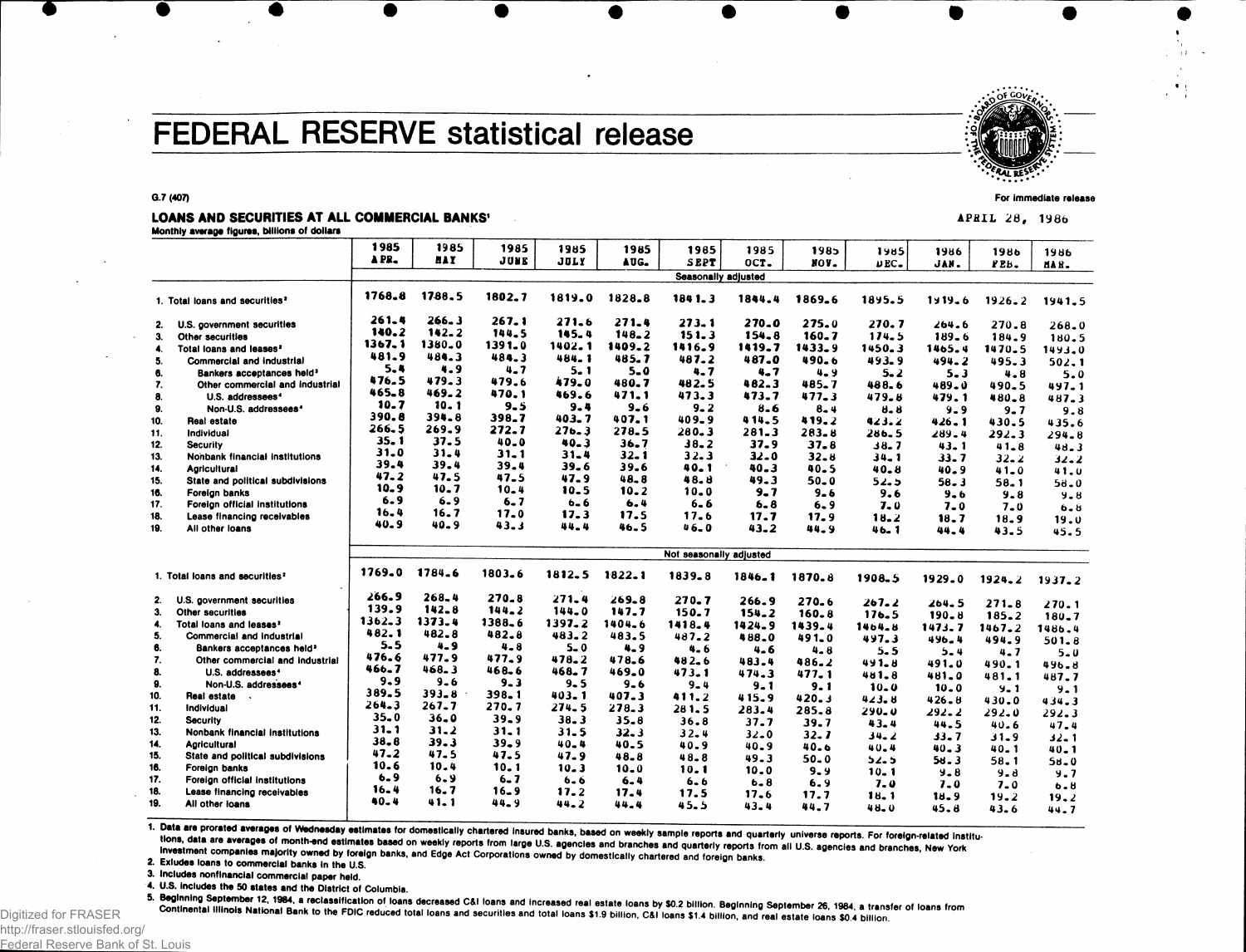#### G.7 (407)A

#### LOANS AND SECURITIES AT DOMESTICALLY CHARTERED COMMERCIAL BANKS' Averages of Wednesday figures, billions of dollars

|            |                                                              | 1985                       | 1985       | 1984      | 1985        | 1985      | 1985        | 1985                    | 1985      | 1985      | 1986      | 1986      | 1986     |
|------------|--------------------------------------------------------------|----------------------------|------------|-----------|-------------|-----------|-------------|-------------------------|-----------|-----------|-----------|-----------|----------|
|            |                                                              | APR.                       | <b>NAY</b> | JUNE      | <b>JULY</b> | AUG.      | <b>SEPT</b> | OCT.                    | IOV.      | DEC.      | JAN.      | PEB.      |          |
|            |                                                              |                            |            |           |             |           |             |                         |           |           |           |           | MAR.     |
|            |                                                              | <b>Seasonally adjusted</b> |            |           |             |           |             |                         |           |           |           |           |          |
|            | 1. Total loans and securities <sup>2</sup>                   | $1695 - 4$                 | 1713.6     | 1726.2    | 1739.6      | 1748.8    | 1761.7      | 1762.7                  | 1786.3    | 1806.9    | 1830.5    | 1840.8    | 1852.0   |
| 2.         | U.S. government securities                                   | $257 - 4$                  | $262 - 5$  | 263.3     | 267.5       | $267 - 3$ | 269.0       | 265.6                   | 270.7     | 266.8     | $260 - 8$ | 266.7     | 263.9    |
| 3.         | Other securities                                             | 137.3                      | 139.2      | 141.5     | 142.0       | 144.6     | 147.6       | 151.0                   | $156 - 6$ | $170 - 1$ | 185.1     | 180.3     | 175.7    |
| 4.         | Total loans and leases <sup>2</sup>                          | 1300.6                     | $1311 - 9$ | 1321.4    | 1330.2      | 1336.8    | 1345.1      | 1346.1                  | 1359.0    | 1370.1    | 1384.6    | 1393.8    | 1412.4   |
| 5.         | Commercial and industrial                                    | 436.6                      | 437.5      | 436.3     | 435.9       | 437.6     | 439.0       | 437.6                   | 440.0     | 440.6     | 440.8     | 443.1     | 447.2    |
| 6.         | Bankers acceptances held <sup>3</sup>                        | $2 - 8$                    | $2 - 3$    | $2 - 2$   | $2 - 5$     | 2.6       | $2 - 4$     | $2 - 3$                 | $2 - 3$   | $1 - 9$   | $2 - 0$   | $2 - 2$   | $2 - 3$  |
| 7.         | Other commercial and industrial                              | $433 - 7$                  | 435.2      | 434.1     | 433.4       | 435.0     | 436.5       | 435.3                   | 437.6     | $438 - 6$ | 438.8     | 440.8     | 444.9    |
| 8.         | U.S. addressees <sup>4</sup>                                 | $427 - 8$                  | 429.6      | 428.9     | 428.2       | 429.6     | 431.4       | $430 - 4$               | 433.0     | 434.8     | 434.4     | 436.0     | 440.2    |
| 9.         | Non-U.S. addressees <sup>4</sup>                             | $5 - 9$                    | $5 - 6$    | $5 - 2$   | $5 - 2$     | $5 - 4$   | $5 - 2$     | 4.9                     | 4.6       | $3 - 8$   | $4 - 4$   | $4 - 8$   | $4 - 7$  |
|            | Real estate                                                  | 385.9                      | 389.9      | $393 - 8$ | 398.7       | 402.2     | 405.0       | 409.6                   | 414.2     | 418.2     | 421.1     | 425.6     | 430.6    |
| 10.        | Individual                                                   | $266 - 3$                  | 269.6      | 272.4     | 276.0       | 278.2     | 280.0       | 281.0                   | 283.5     | 286.2     | 289.2     | $292 - 1$ | 294.5    |
| 11.<br>12. | Security                                                     | $33 - 7$                   | $36 - 2$   | $38 - 4$  | 38.2        | $34 - 9$  | $36 - 4$    | 36.0                    | 35.7      | 35.6      | 39.4      | $39 - 2$  | 45.7     |
| 13.        | Nonbank financial institutions                               | $28 - 3$                   | 28.6       | $28 - 7$  | $28 - 9$    | $29 - 2$  | 29.2        | 28.9                    | 29.7      | $30 - 0$  | 29.4      | $28 - 7$  | $28 - 9$ |
| 14.        | Agricultural                                                 | 39.4                       | 39.4       | 39.4      | 39.6        | 39.6      | 40.1        | $40 - 3$                | $40 - 5$  | 40.8      | $40 - 9$  | 41.0      | 41.0     |
| 15.        | State and political subdivisions                             | $47 - 2$                   | 47.5       | 47.5      | 47.9        | $48 - 8$  | 48.8        | 49.3                    | 50.0      | 52.5      | 58.3      | 58. 1     | 58.0     |
|            |                                                              | $6 - 2$                    | $6 - 1$    | $6 - 0$   | $6 - 0$     | 5.8       | $5 - 8$     | 5.6                     | $5 - b$   | 5. 7      | 5.8       | $5 - 8$   | $5 - 7$  |
| 16.<br>17. | Foreign banks                                                | 4.2                        | 4.1        | $3 - 9$   | 3.8         | $3 - 5$   | $3 - 7$     | $3 - 7$                 | 3.7       | 3. 7      | $3 - 6$   | $3 - 8$   | 3.6      |
| 18.        | Foreign official institutions<br>Lease financing receivables | 16.4                       | $16 - 7$   | $17 - 0$  | 17.3        | 17.5      | 17.6        | 17.7                    | 17.9      | $18 - 2$  | 18.7      | $18 - 9$  | 19.0     |
| 19.        | All other loans                                              | 36.5                       | $36 - 2$   | $38 - 0$  | 37.8        | 39.5      | 39.5        | $36 - 5$                | 38.2      | 38.6      | 37.4      | 37.7      | $38 - 1$ |
|            |                                                              |                            |            |           |             |           |             |                         |           |           |           |           |          |
|            |                                                              |                            |            |           |             |           |             | Not seasonally adjusted |           |           |           |           |          |
|            | 1. Total loans and securities <sup>2</sup>                   | $1695 - 8$                 | 1711.5     | 1728.4    | 1734.8      | 1744.1    | 1760.1      | 1764.0                  | 1787.2    | 1816.9    | 1837.1    | 1838.2    | 1846.8   |
| 2.         | U.S. government securities                                   | $262 - 7$                  | 264.4      | $266 - 9$ | $267 - 4$   | $265 - 9$ | $266 - 8$   | 262.7                   | 266.4     | $263 - 2$ | $260 - 6$ | 267.6     | 265.9    |
| 3.         | Other securities                                             | 137.1                      | 139.9      | $141 - 2$ | 140.7       | 144.2     | 146.9       | 150.2                   | 156.7     | 172.1     | 186.1     | 180.6     | 176.0    |
| 4.         | Total loans and leases <sup>2</sup>                          | 1296.0                     | $1307 - 1$ | 1320.3    | 1326.7      | 1334.0    | 1346.4      | 1351.0                  | 1364.0    | 1381.6    | 1390.4    | 1390.0    | 1404.9   |
| 5.         | Commercial and industrial                                    | 436.9                      | $437 - 8$  | 436.5     | $436 - 2$   | $436 - 1$ | 438.4       | 437.8                   | 439.7     | 442.4     | 441.7     | 442.4     | 446.2    |
| 6.         | Bankers acceptances held <sup>3</sup>                        | $2 - 9$                    | $2 - 3$    | $2 - 3$   | $2 - 5$     | 2.5       | $2 - 4$     | $2 - 3$                 | $2 - 3$   | 2. 2      | 2.0       | 2. 1      | $2 - 3$  |
| 7.         | Other commercial and industrial                              | 434.0                      | 435.5      | 434.2     | 433.7       | 433.7     | 436.1       | 435.5                   | 437.3     | $440 - 2$ | 439.6     | 440.2     | 443.9    |
| 8.         | U.S. addressees <sup>4</sup>                                 | $428 - 4$                  | 430.1      | 429.1     | 428.6       | $428 - 6$ | 431.1       | 430.7                   | 432.4     | 435.3     | 434.8     | 435.5     | 439.4    |
| 9.         | Non-U.S. addressees <sup>4</sup>                             | 5.6                        | $5 - 4$    | 5. 1      | $5 - 1$     | $5 - 0$   | $5 - 0$     | $4 - 9$                 | $4 - 9$   | $4 - 9$   | 4.8       | $4 - 7$   | $4 - 6$  |
| 10.        | Real estate                                                  | 384.6                      | 388.9      | 393.2     | 398.1       | 402.4     | 406.2       | 411.0                   | 415.4     | 418.9     | 421.9     | 425.1     | 429.4    |
| 11.        | Individual                                                   | $264 - 0$                  | 267.4      | 270.5     | 274.2       | 278.1     | $281 - 2$   | 283.1                   | $285 - 6$ | $289 - 7$ | 292.0     | 291.7     | 292.1    |
| 12.        | <b>Security</b>                                              | $33 - 7$                   | 34.6       | 38.2      | $36 - 1$    | $34 - 0$  | 35.0        | 35.9                    | $37 - 7$  | $39 - 8$  | 40.9      | 38.4      | 44.9     |
| 13.        | Nonbank financial institutions                               | $28 - 5$                   | $28 - 5$   | $28 - 7$  | 28.9        | 29.3      | 29.3        | 28.7                    | 29.6      | 30. 1     | 29.5      | 28.7      | $28 - 9$ |
| 14.        | Agricultural                                                 | $38 - 8$                   | $39 - 3$   | 39.9      | 40.4        | 40.5      | 40.9        | 40.9                    | $40 - 6$  | 40.4      | 40.3      | 40.1      | $40 - 1$ |
| 15.        | State and political subdivisions                             | 47.2                       | 47.5       | 47.5      | 47.9        | $48 - 8$  | 48.8        | $49-3$                  | 50.0      | 52.5      | $58 - 3$  | 58. 1     | $58 - 0$ |
| 16.        | Foreign banks                                                | 5.9                        | $5 - 9$    | $5 - 7$   | 6.0         | $5 - 7$   | 6.0         | 5.8                     | $5 - 7$   | 6. 0      | $5 - 8$   | $5 - 8$   | $5 - 6$  |
| 17.        | Foreign official institutions                                | 4.2                        | 4. 1       | $3 - 9$   | $3 - 8$     | 3.5       | $3 - 7$     | $3 - 7$                 | $3 - 7$   | 3. 7      | $3 - 6$   | $3 - 8$   | $3 - 6$  |
| 18.        |                                                              | 16.4                       | 16.7       | 16.9      | 17.2        | 17.4      | 17.5        | 17.6                    | 17.7      | 18. 1     | 18.9      | 19.2      | $19 - 2$ |
| 19.        | Lease financing receivables<br>All other loans               | $35 - 9$                   | $36 - 3$   | $39 - 3$  | $38 - 9$    | $38 - 3$  | 39.5        | $37 - 3$                | 38.4      | 40_0      | $37 - 6$  | 36.8      | $37 - 0$ |
|            |                                                              |                            |            |           |             |           |             |                         |           |           |           |           |          |

1. Data are prorated averages of Wednesday estimates for domestically chartered insured banks, based on weekly sample reports and quarterly universe reports.

2. Exludes loans to commercial banks in the U.S.

3. Includes nonfinancial commercial paper held.

4. U.S. includes the 50 states and the District of Columbia.

5. Beginning September 12, 1984, a reclassification of loans decreased C&l loans and increased real estate loans by \$0.2 billion. Beginning September 26, 1984, a transfer of loans from Continental Illinois National Bank to the FDIC reduced total loans and securities and total loans \$1.9 billion, C&l loans \$1.4 billion, and real estate loans \$0.4 billion.

Federal Reserve Bank of St. Duis